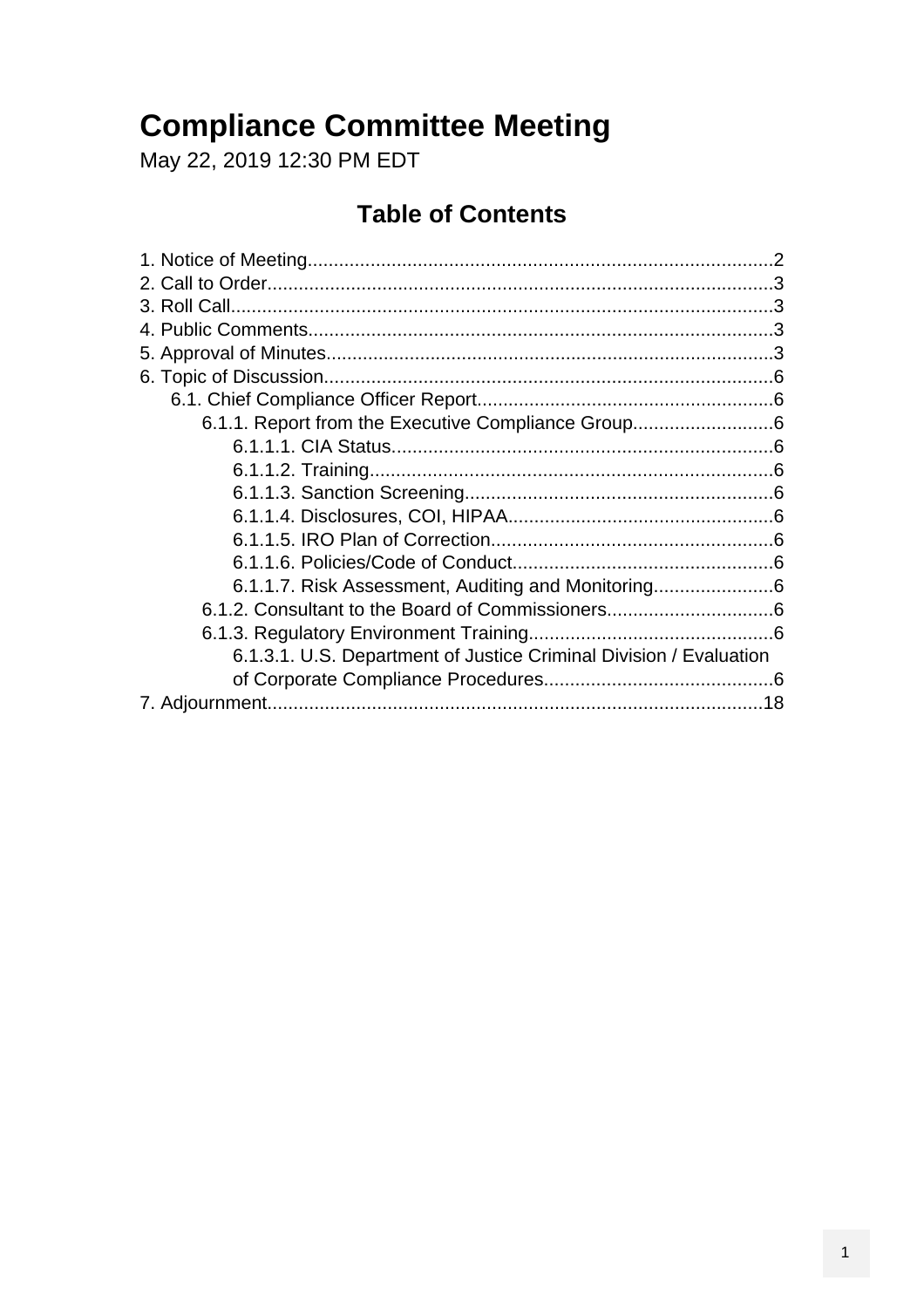# <span id="page-1-0"></span>**NOTICE OF MEETING**

# **NORTH BROWARD HOSPITAL DISTRICT**

## **BOARD OF COMMISSIONERS**

An Compliance and Ethics Committee meeting will be held on Wednesday, May 22<sup>nd</sup>, 2019, immediately following the Legal Affairs and Governmental Relations Committee meeting, at the Broward Health Corporate Spectrum Location: 1700 Northwest 49 Street, Fort Lauderdale, Florida, 33309. The purpose of this committee meeting is to review and consider any matters within the committee's jurisdiction.

Persons with disabilities requiring special accommodations in order to participate should contact the District by calling 954-473-7100 at least 48 hours in advance of the meeting to request such accommodations.

Any person who decides to appeal any decision of the District's Board with respect to any matter considered at these meetings will need a record of the proceedings, and for such purpose, may need to ensure that a verbatim record of the proceedings is made which record includes testimony and evidence upon which the appeal is to be based.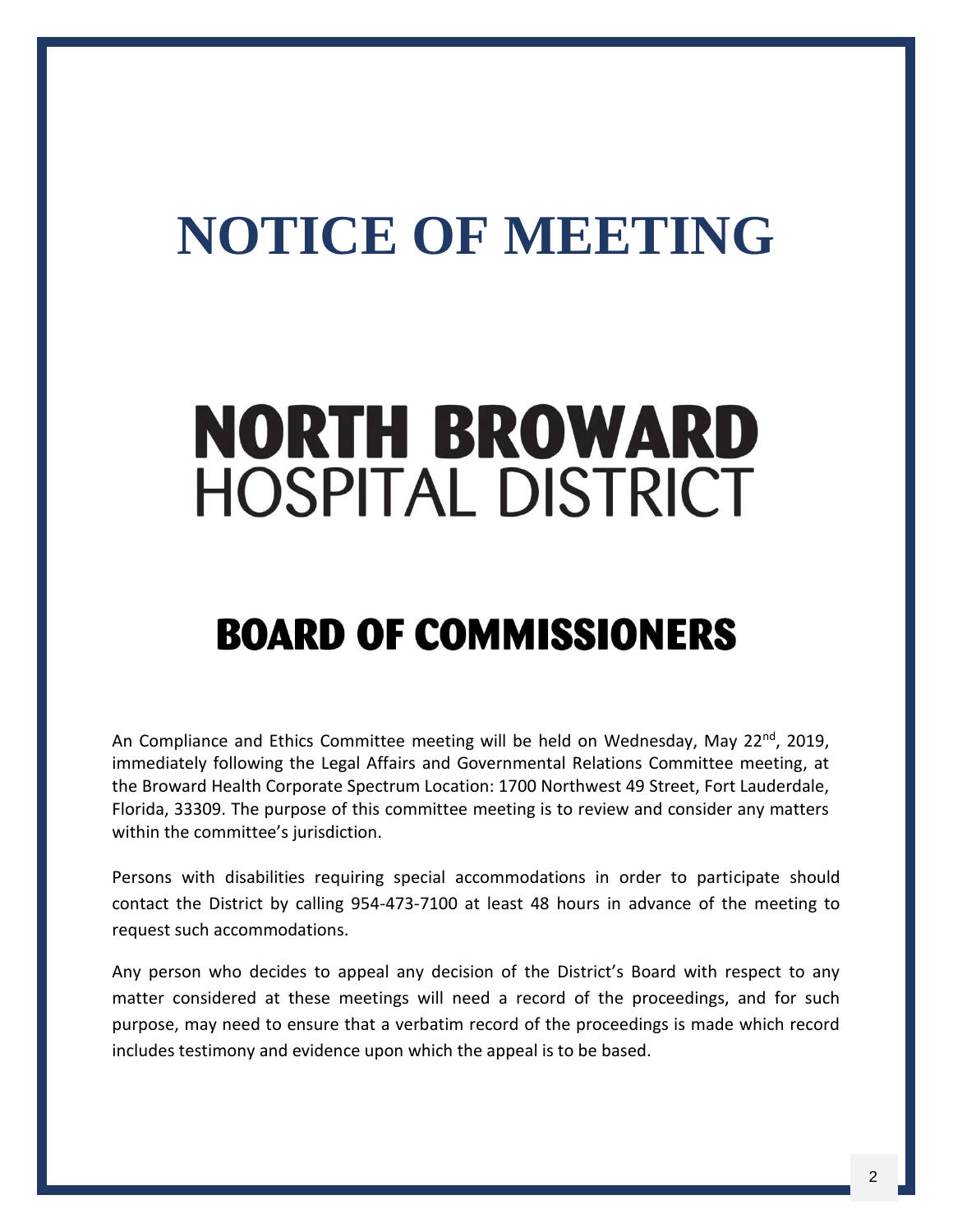#### **COMPLIANCE AND ETHICS COMMITTEE Immediately Following Legal Affairs and Governmental Relations Committee Meeting April 17, 2019**

#### <span id="page-2-0"></span>**CALL TO ORDER** 11:17 am

#### **COMMITTEE MEMBERS**

- **√** Commissioner Nancy W. Gregoire, Chair
- **Commissioner Andrew M. Klein**
- **Commissioner Christopher T. Ure**
- **√** Commissioner Ray T. Berry
- **√** Commissioner Stacy L. Angier (WebEx)
- **√** Commissioner Marie C. Waugh (WebEx)

**ADDITIONALLY PRESENT** Gino Santorio/President/CEO, Alan Goldsmith/CAO, Alex Fernandez/CFO, Jerry Del Amo/Managing Senior Associate, Steve Forman/ Compliance Consultant, Brian Kozik/Chief Compliance Officer, Nigel Crooks/Chief Internal Auditor, Lee Ghezzi/VP Quality and Case Management, Melanie Hatcher/VP Human Resource, Denise Moore/VP Marketing, Beth Cherry/SVP Physician Practices, Lauren Brown/Director Compliance/Privacy Ops.

#### **PUBLIC COMMENTS** None

#### **APPROVAL OF MINUTES**

1. Approval of the Compliance and Ethics Committee meeting minutes, dated March 21, 2019

**MOTION** It was *moved* by Commissioner Berry, *seconded* by Commissioner Angier, to:

#### **APPROVE THE COMPLIANCE AND ETHICS MEETING MINUTES DATED MARCH 21, 2019.**

Motion *carried* unanimously

Commissioner Gregoire welcomed Broward Health's new Chief Compliance Officer, Brian Kozik, to his first Compliance and Ethics Committee meeting. Mr. Kozik shared a brief overview of his professional background.

#### **TOPIC OF DISCUSSION**

- 2. Chief Compliance Officer Report
	- a. Report from the Executive Compliance Group

Mr. Kozik reported on activities that had taken place within the compliance department during the first three weeks of his tenure.

Compliance 1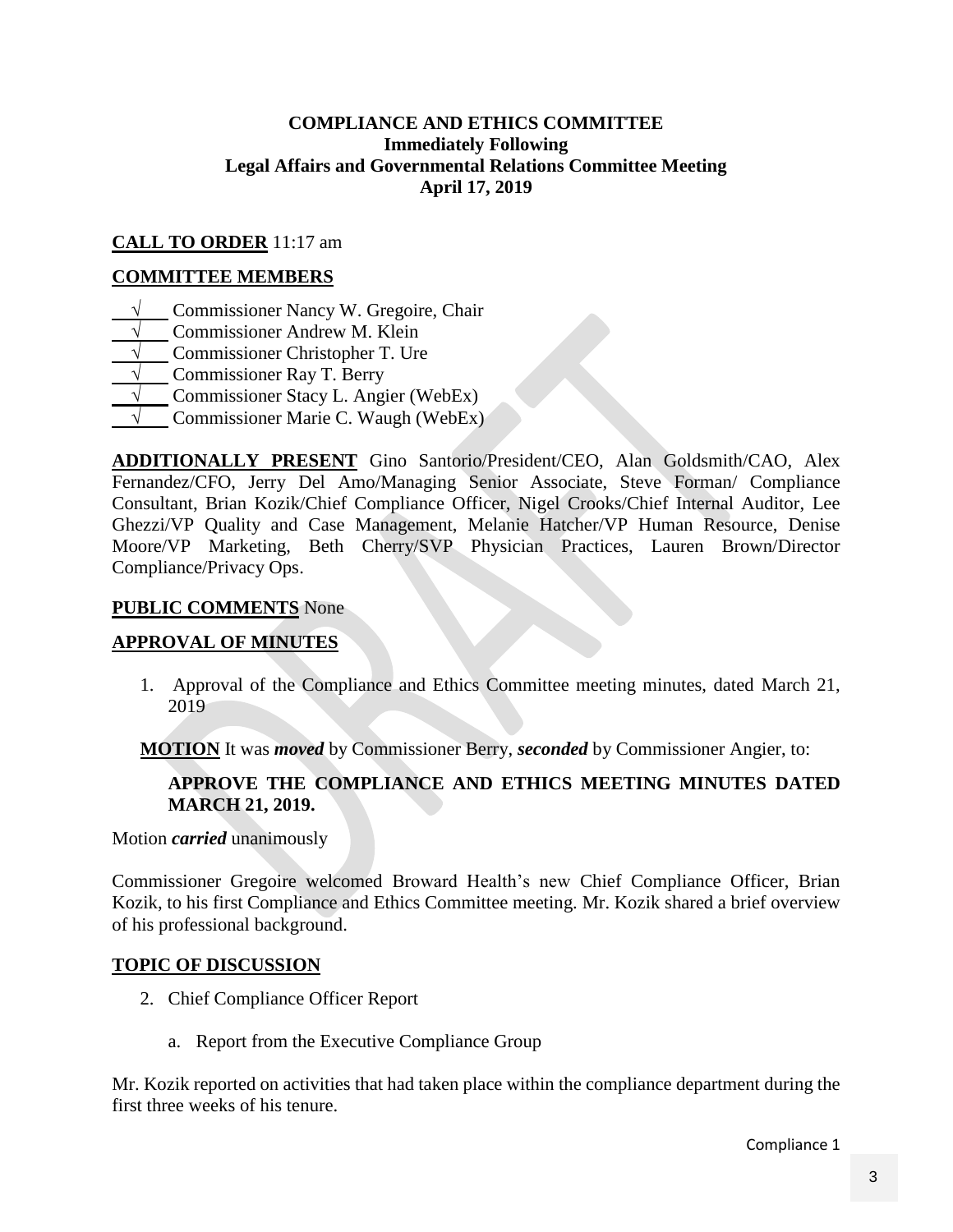Discussion ensued on whether Commissioner Gregoire could attend the DC meeting with Senior Management and Chairman Klein, without the risk of causing a Sunshine violation.

 Mr. Kozik shared that he spoke to the new IRO who was interested in meeting with the Board of Commissioners. He further reported that the IRO would be requesting materials for review, prior to providing a draft report.

Note: Mr. Kozik modified the order of items listed on the agenda.

IRO Plan of Correction – Beth Cherry

Ms. Cherry updated the committee on the progress of pending items listed on the IRO plan of correction. Projected completion date for said items was moved from April  $30<sup>th</sup>$  to June  $30<sup>th</sup>$ . Commissioner Gregoire inquired if Mr. Cobo and Mr. Lewis could have access to the plan of correction spreadsheet. Mr. Santorio stated that he would want the legal department to vet the request before confirming it could be shared with outside parties.

• Training – Melanie Hatcher

Ms. Hatcher reported that the 3 year compliance training for 8,134 people was completed. Year 4 will be launched on May  $13<sup>th</sup>$ , 2019.

• Disclosures – Lauren Brown

Ms. Brown reported a significant reduction of open disclosures that were over two years old. In regards to trends, HIPAA was identified as the largest disclosure group, Human Resources second, and Policy and Procedures third. Ms. Brown and Mr. Kozik planned on sharing current trends and enhancements with the Monitor and asking for her suggestions. Trends will be provided on the SharePoint drive.

• Sanction Screening – Lee Ghezzi

Mr. Ghezzi reported that the sanction screening on employees, residents, volunteers, vendors and students had been completed. Populations that were not captured are now being appropriately screened. Policies and forms are being refined to make screening more efficient.

• Risk Assessment, Auditing and Monitoring – Alex Fernandez

Mr. Fernandez reported that two of the facilities hosted their first regional compliance meetings. The outcomes of the monthly meetings would be standardized and tracked. The audit department's annual risk assessment report would be combined those from the compliance arena, so that there be one system wide risk assessment list. The goal is to have them all completed by the end of the fiscal year.

Code of Conduct – Denise Moore

Denise Moore reported that the Code of Conduct engagement strategy had recently launched to bring awareness to employees. She further reported that the compliance department completed a thorough inventory of current policies. The plan was to prioritize what could be crossed off the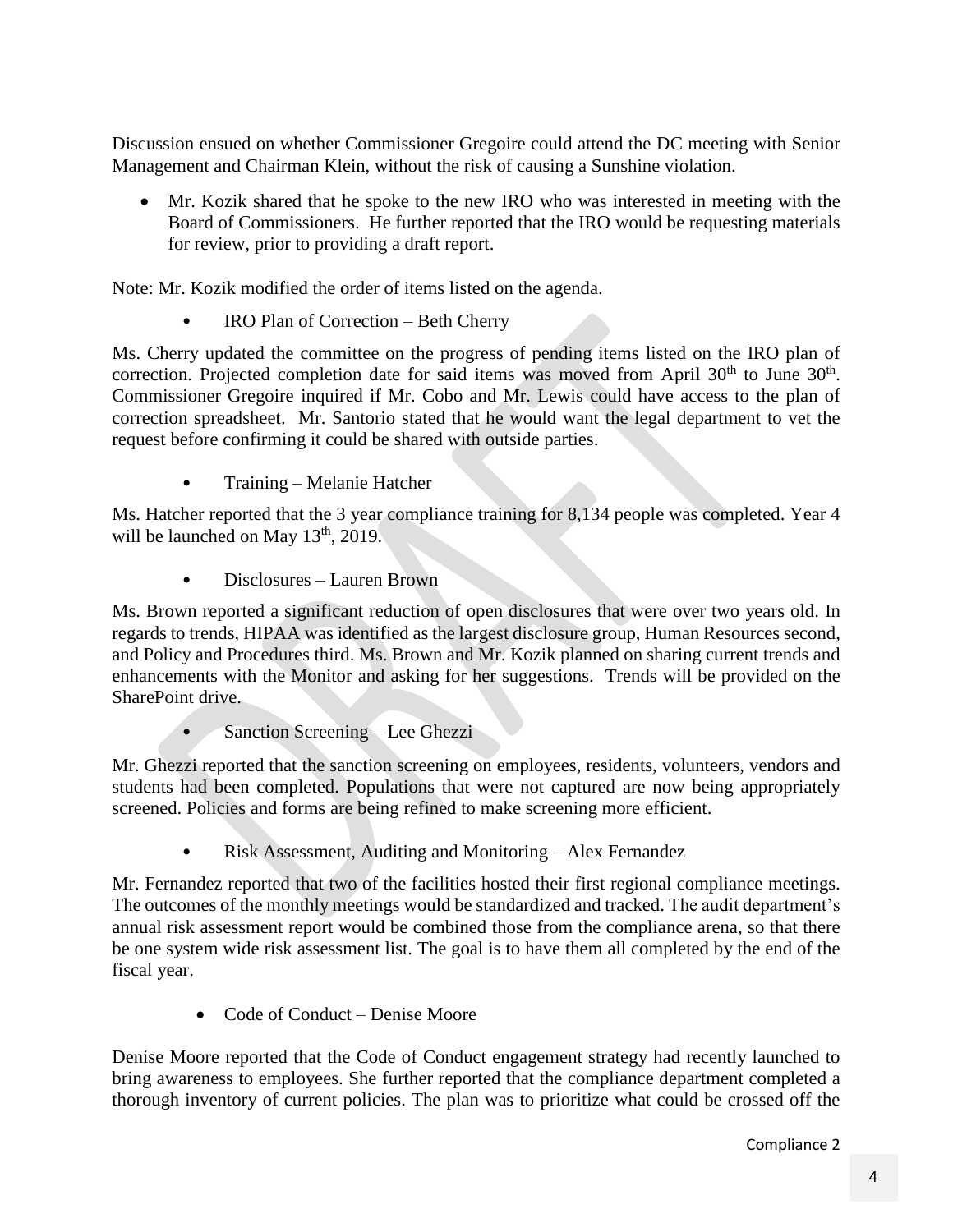inventory, revise policies that were outdated and decide what constituted a policy versus a procedure.

- 3. Regulatory Environment Report / Training Steve Forman
	- o Compliance Reporting to the Board of Commissioners

Steve Forman shared a presentation listing the types of compliance data that should be reported to the committee.

Discussion ensued on which departments had the authority to engage in investigations and how qualified they were. Mr. Kozik suggested that an external investigative trainer be brought in to instruct each department on how to appropriately conduct an internal investigation.

Chairman Klein discussed and summarized the state of the compliance program from the last 18 months to present and the substantial progress that has been made in the last 120 days.

#### **ADJOURNMENT** 12:36 pm

**MOTION** It was *moved* by Commissioner Klein, *seconded* by Commissioner Ure, to:

#### **ADJOURN THE COMPLIANCE AND ETHICS COMMITTEE MEETING.**

Motion *carried* unanimously.

Respectfully submitted, Commissioner Ray T. Berry, Secretary/Treasurer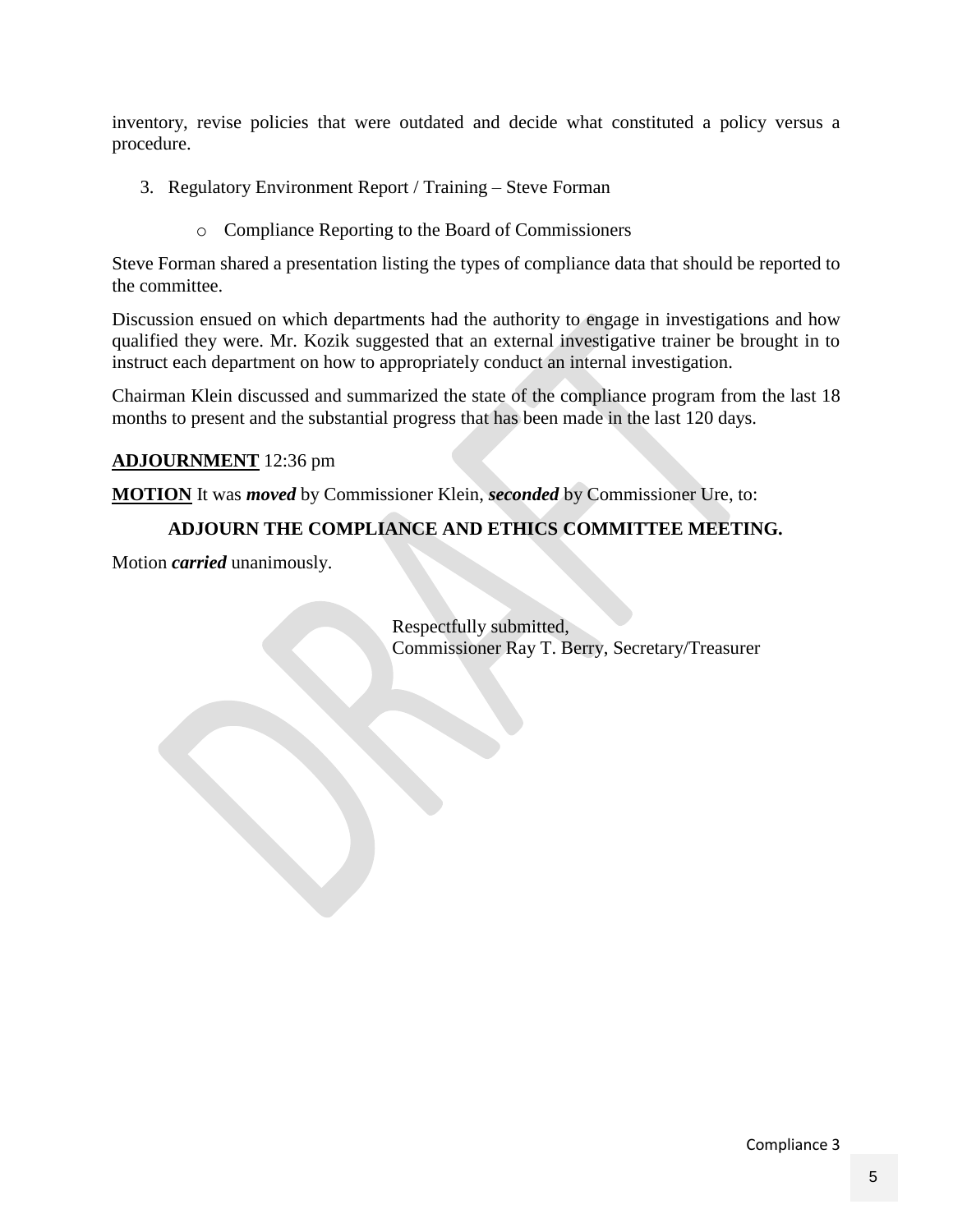North Broward Hospital District Board of Commissioners Compliance Training

<span id="page-5-0"></span>Brian W. Kozik, CHC, CHPC, CCEP SVP, Chief Compliance & Privacy Officer May 22, 2019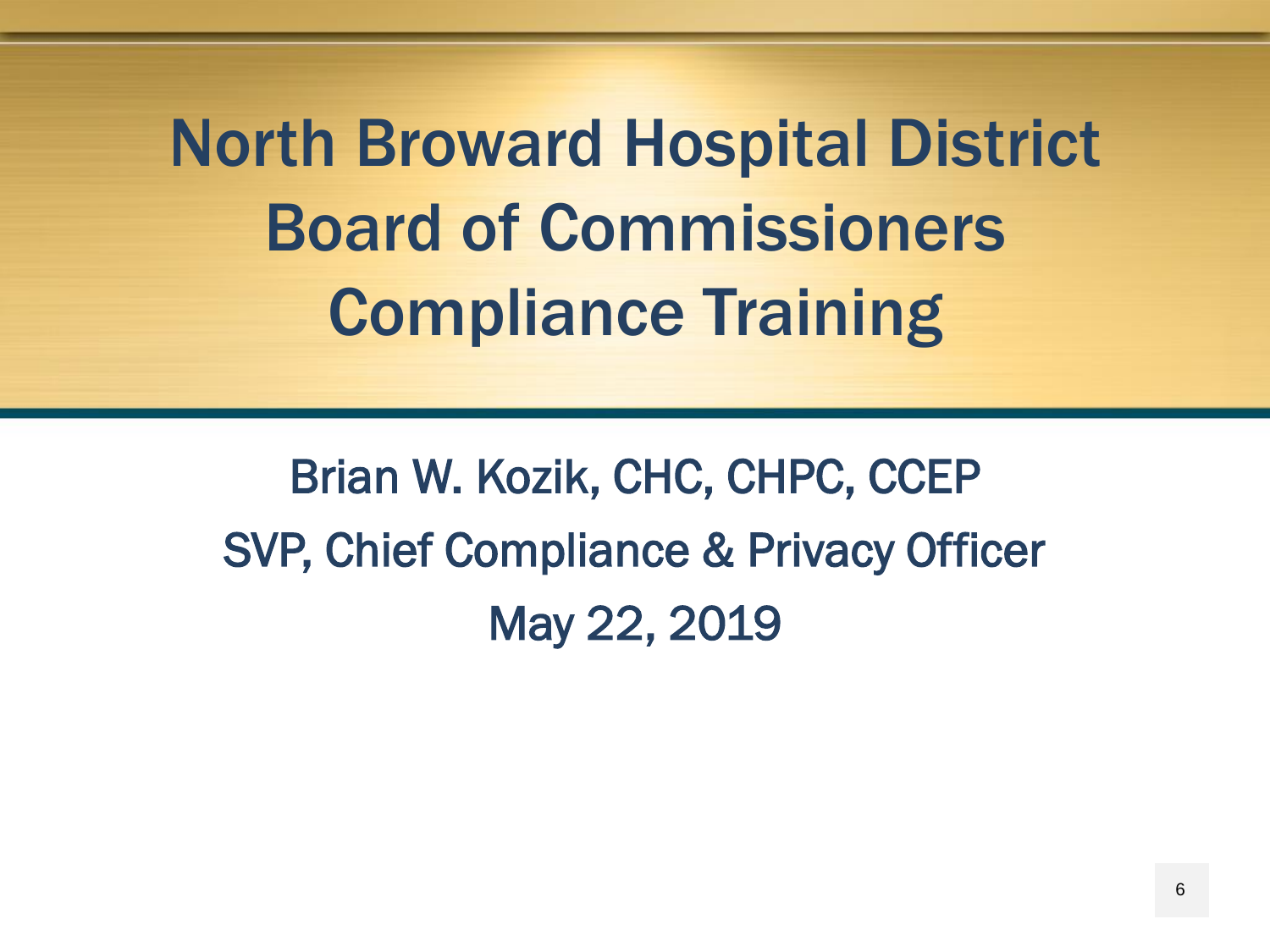U.S. Department of Justice – Criminal Division Evaluation of Corporate Compliance Programs (Updated April 2019)

 The "Principles of Federal Prosecution of Business Organizations" in the Justice Manual describe factors prosecutors should consider in conducting and investigation of a corporation, determining whether to bring charges, and negotiating plea or other agreements.

### The Factors Include:

- $\triangleright$  The adequacy and effectiveness of the corporation's compliance program at the time of the offense, as well as at the time of a charging decision; and
- $\triangleright$  The corporation's remedial efforts to implement an adequate and effective corporate compliance program or to improve an existing one.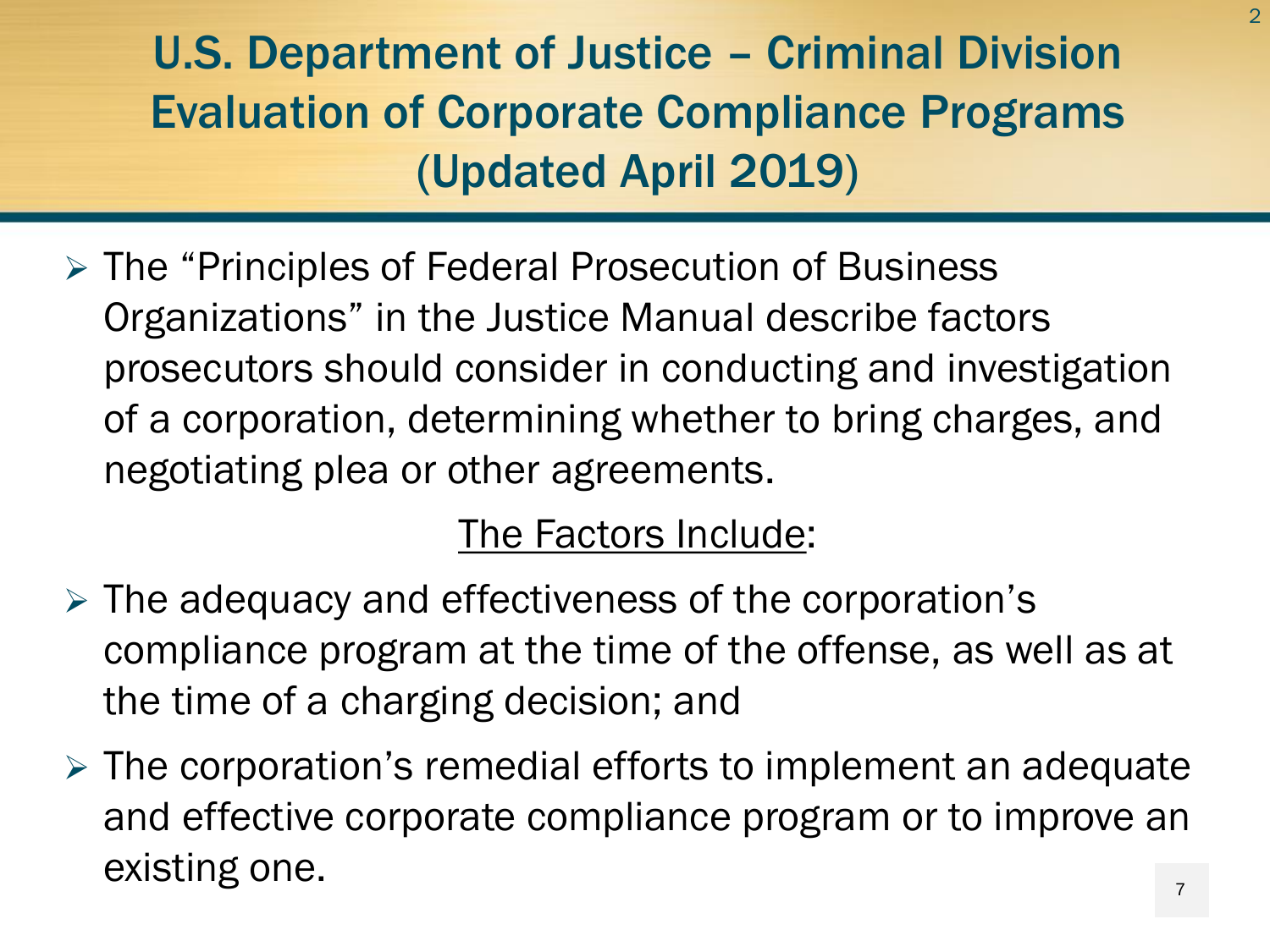U.S. Department of Justice – Criminal Division Evaluation of Corporate Compliance Programs (Updated April 2019)

 Assistant AG Brian Benczkowski instructs prosecutors to consider, at the time of the resolution:

"Whether the corporation has made significant investments in, and improvements to, its corporate compliance program and internal controls systems" and,

"Whether remedial improvements to the compliance program and internal controls have been tested to demonstrate that they would prevent or detect similar misconduct in the future to determine if a monitor is appropriate".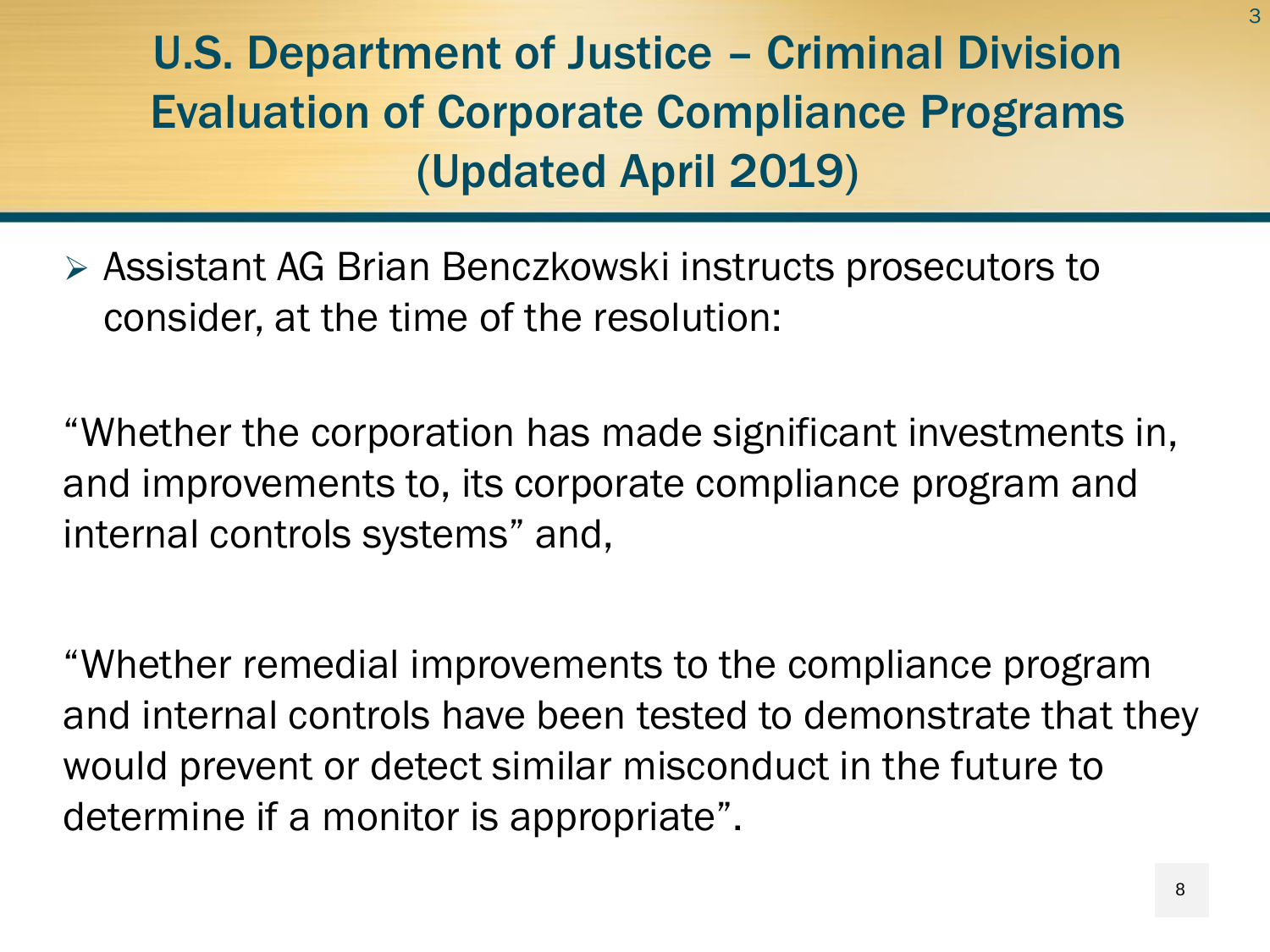U.S. Department of Justice – Criminal Division Evaluation of Corporate Compliance Programs (Updated April 2019)

- Three fundamental questions a prosecutor should ask:
- 1. Is the corporation's compliance program well designed?
- 2. Is the program being applied earnestly and in good faith? In other words, is the program being implemented effectively?
- 3. Does the corporation's compliance program work in practice?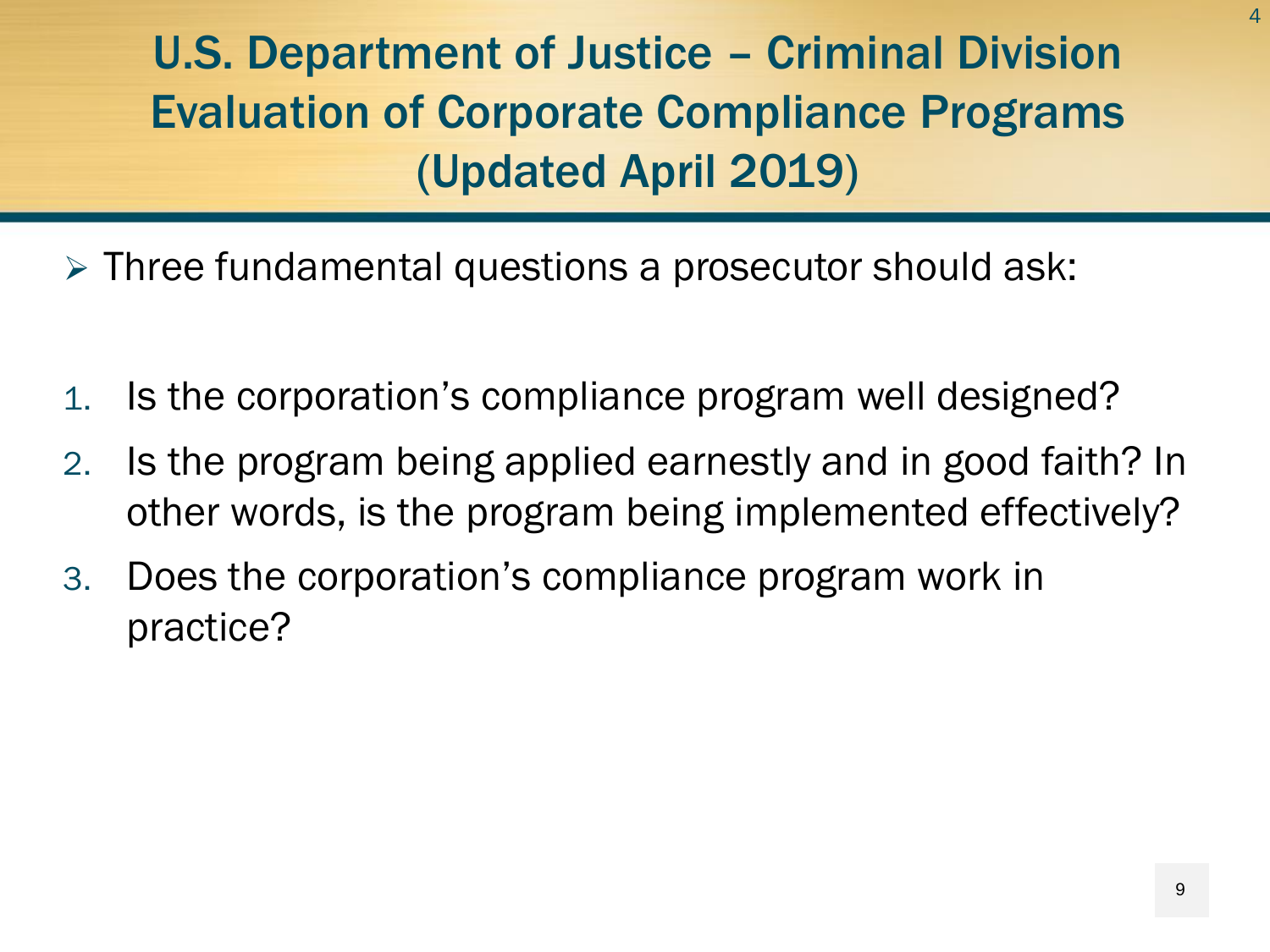### Is the corporation's compliance program well designed?

Consider:

-How the company has identified, assessed, and defined its risk profile, and the degree to which the program devotes appropriate resources to the spectrum of risks.

-Any well-designed compliance program entails policies and procedures that give both content and effect to ethical norms that address and aim to reduce risks identified by the company as part of its risk assessment process.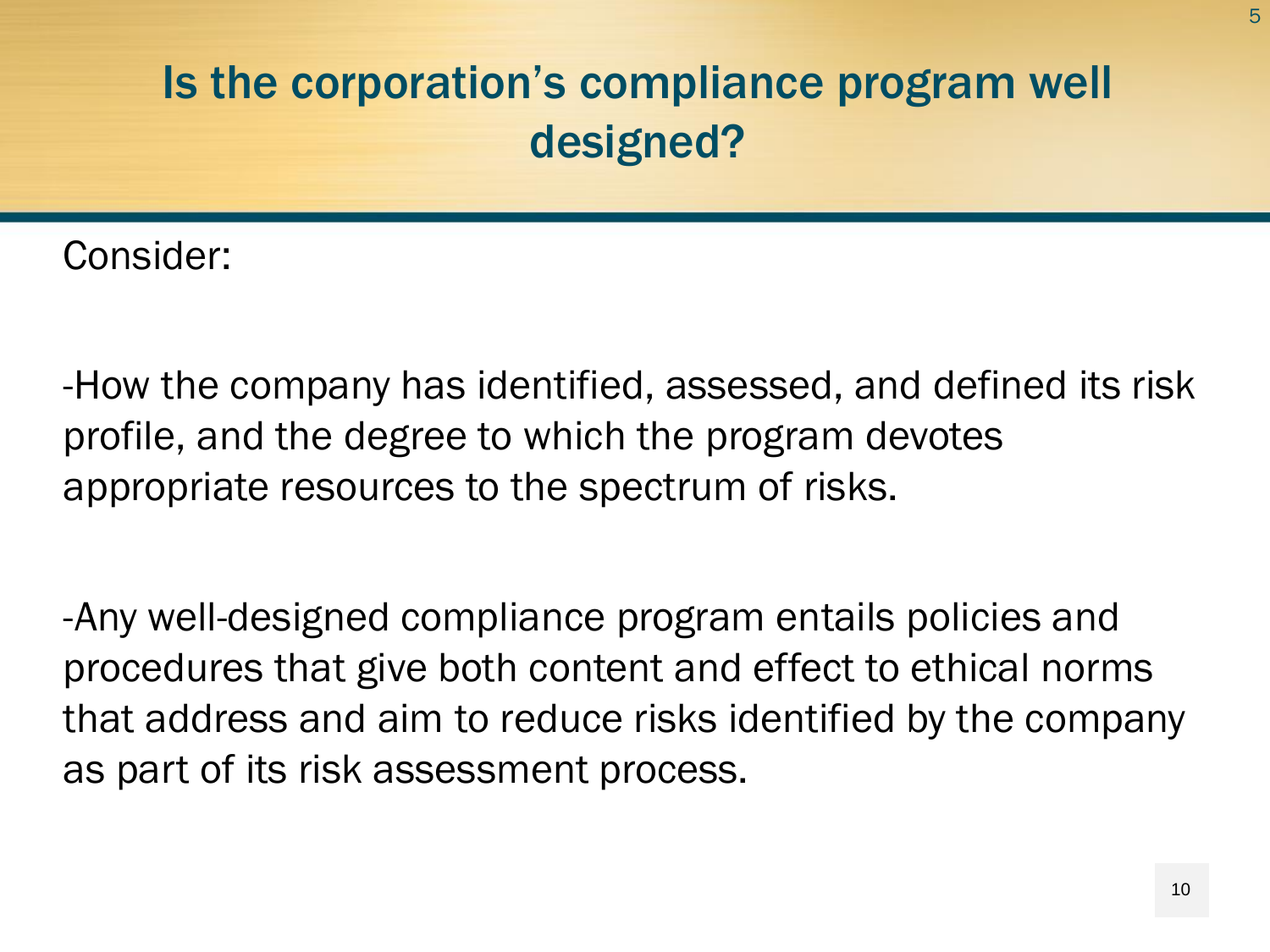### Is the corporation's compliance program well designed?

-Steps taken by the company to ensure policies and procedures have been integrated into the organization, including through periodic training and certification for all directors, officers, relevant employees, and, where appropriate, agents and business partners.

-A hallmark of a well-designed compliance program is the existence of an efficient and trusted mechanism by which employees can anonymously or confidentially report allegations of a breach of the company's code of conduct, company policies, or suspected acts of misconduct.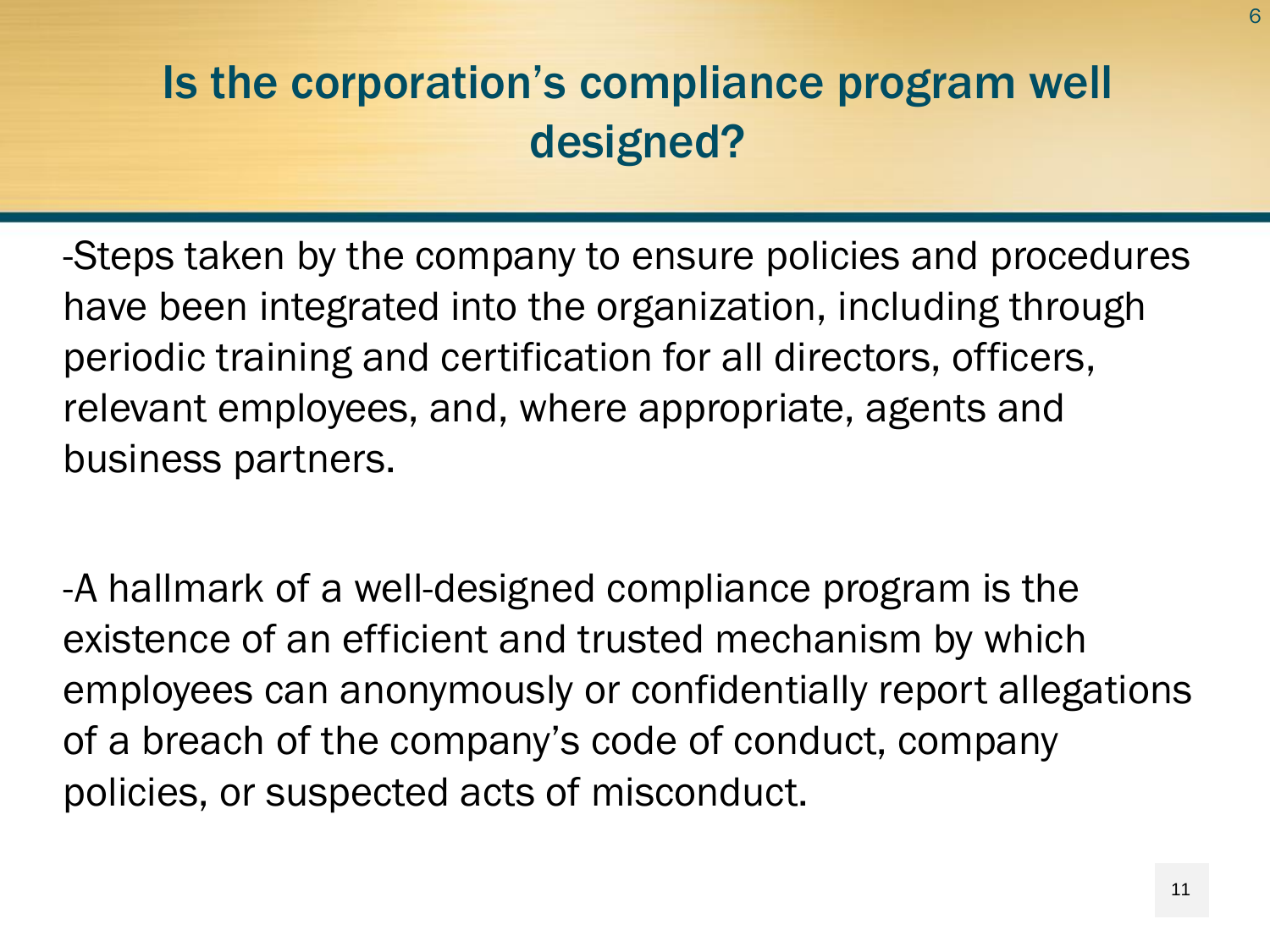### Is the corporation's compliance program being implemented effectively?

-The company's top leaders – the Board and Executives – set the tone for the rest of the company.

-Prosecutors should examine the extent to which senior management have clearly articulated the company's ethical standards, conveyed and disseminated them in clear and unambiguous terms, and demonstrated rigorous adherence by example.

-Prosecutors should address the sufficiency of the personnel and resources within the compliance function, in particular, whether those responsible for compliance have: (1) sufficient seniority within the organization; (2) sufficient resources, namely, staff to undertake the requisite auditing, documentation, and analysis; and  $(3)$  sufficient autonomy from  $12$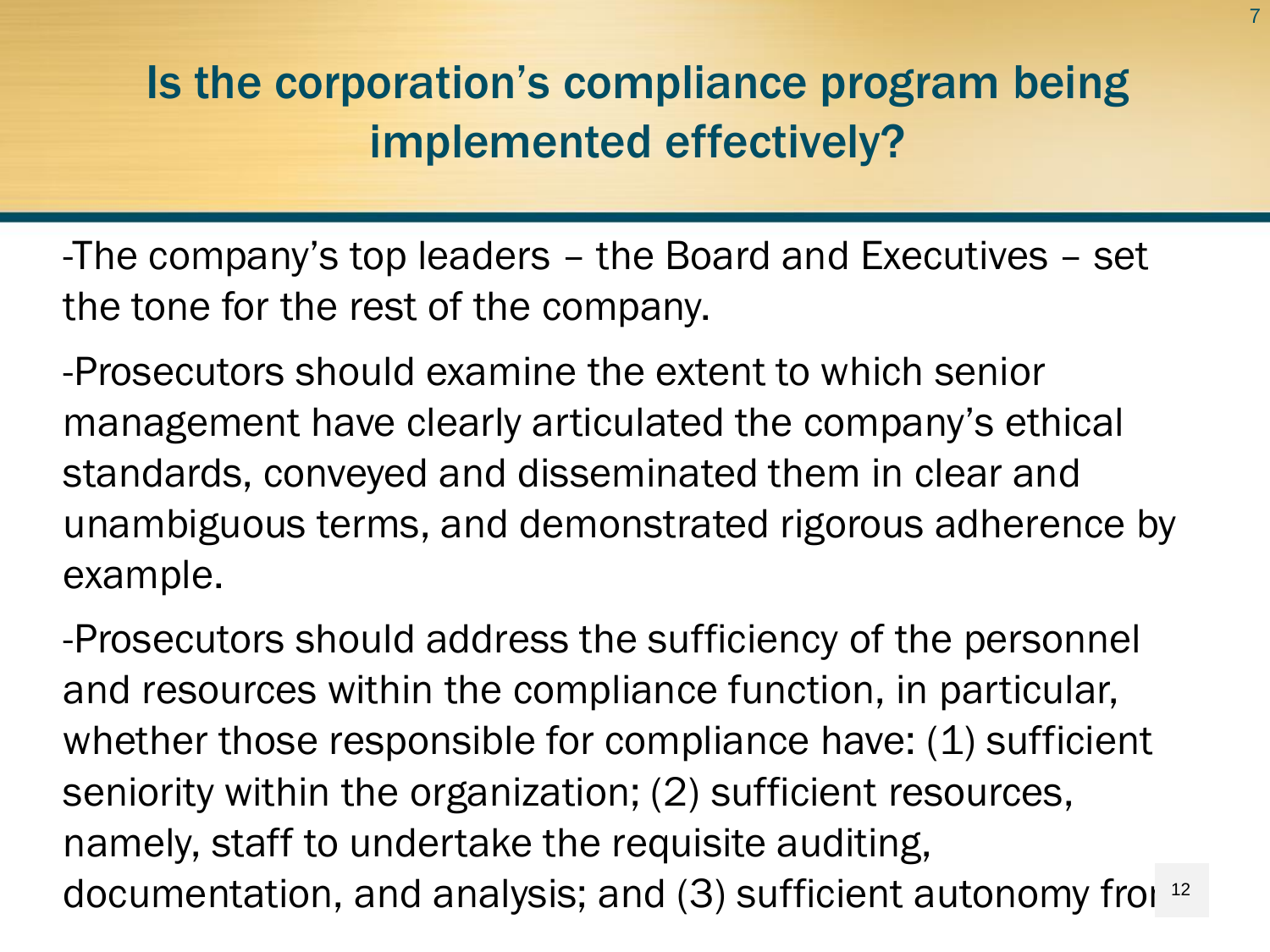## Is the corporation's compliance program being implemented effectively?

Management, such as direct access to the board.

-Another hallmark of effective implementation of a compliance program is the establishment of incentives for compliance and disincentives for non-compliance.

-Prosecutors should assess whether the company has clear disciplinary procedures in place, enforces them consistently across the organization, and ensures the procedures are commensurate with the violations.

-Prosecutors should also assess the extent to which the company's communications convey to its employees that unethical conduct will not be tolerated and will bring swift consequences, regardless of position or title of the employee who engages in the conduct.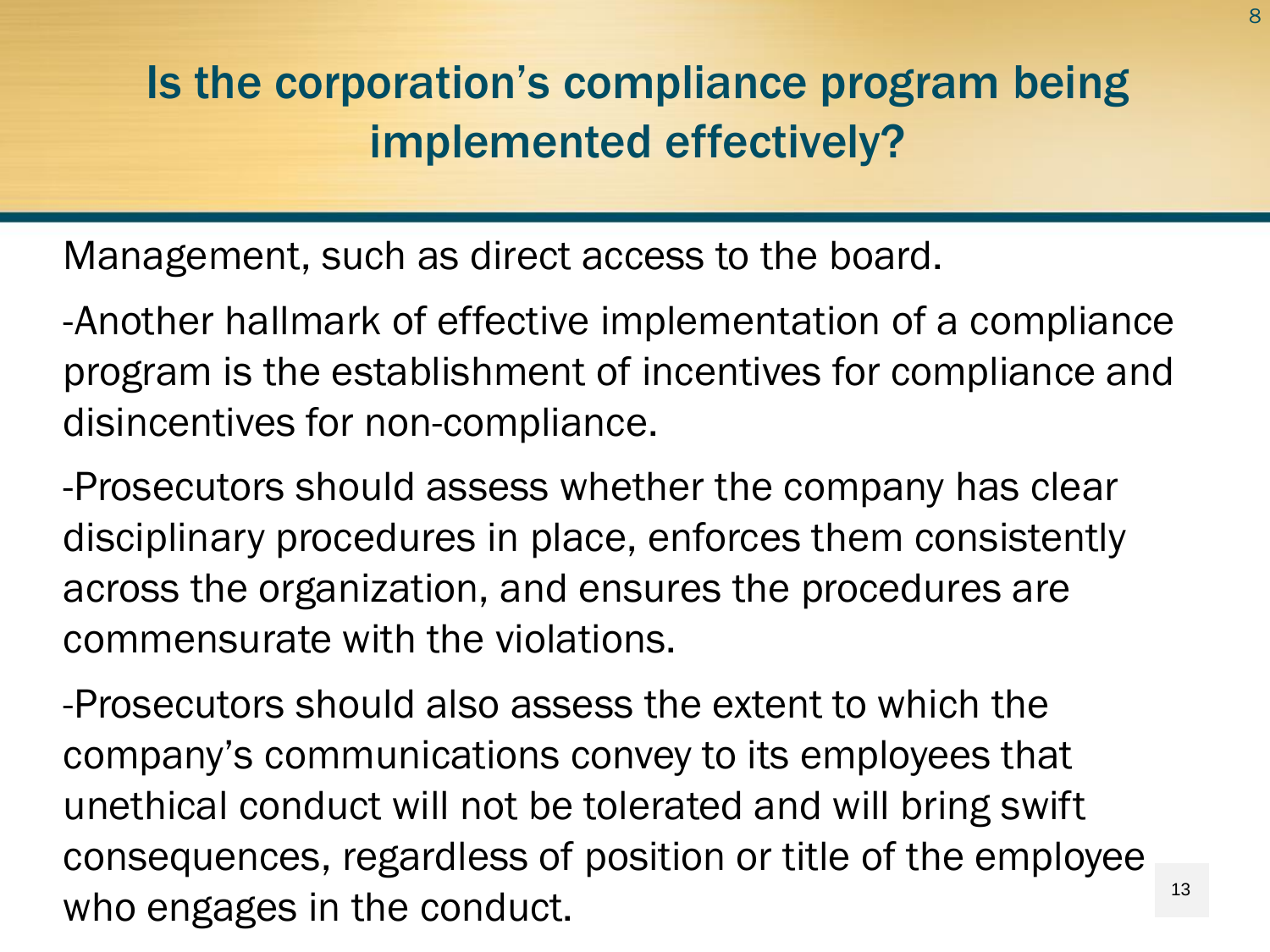-Prosecutors need to assess adequacy and effectiveness of the corporation's compliance program at the time of the offense, as well as at the time of a charging decision.

-It is important to note that the existence of misconduct does not, by itself, mean that a compliance program did not work or was ineffective at the time of the offense.

-The failure to prevent or detect the instant offense does not mean that the program is not generally effective in preventing and deterring misconduct. The Department recognizes that no compliance program can prevent all criminal activity by a corporation's employees. 14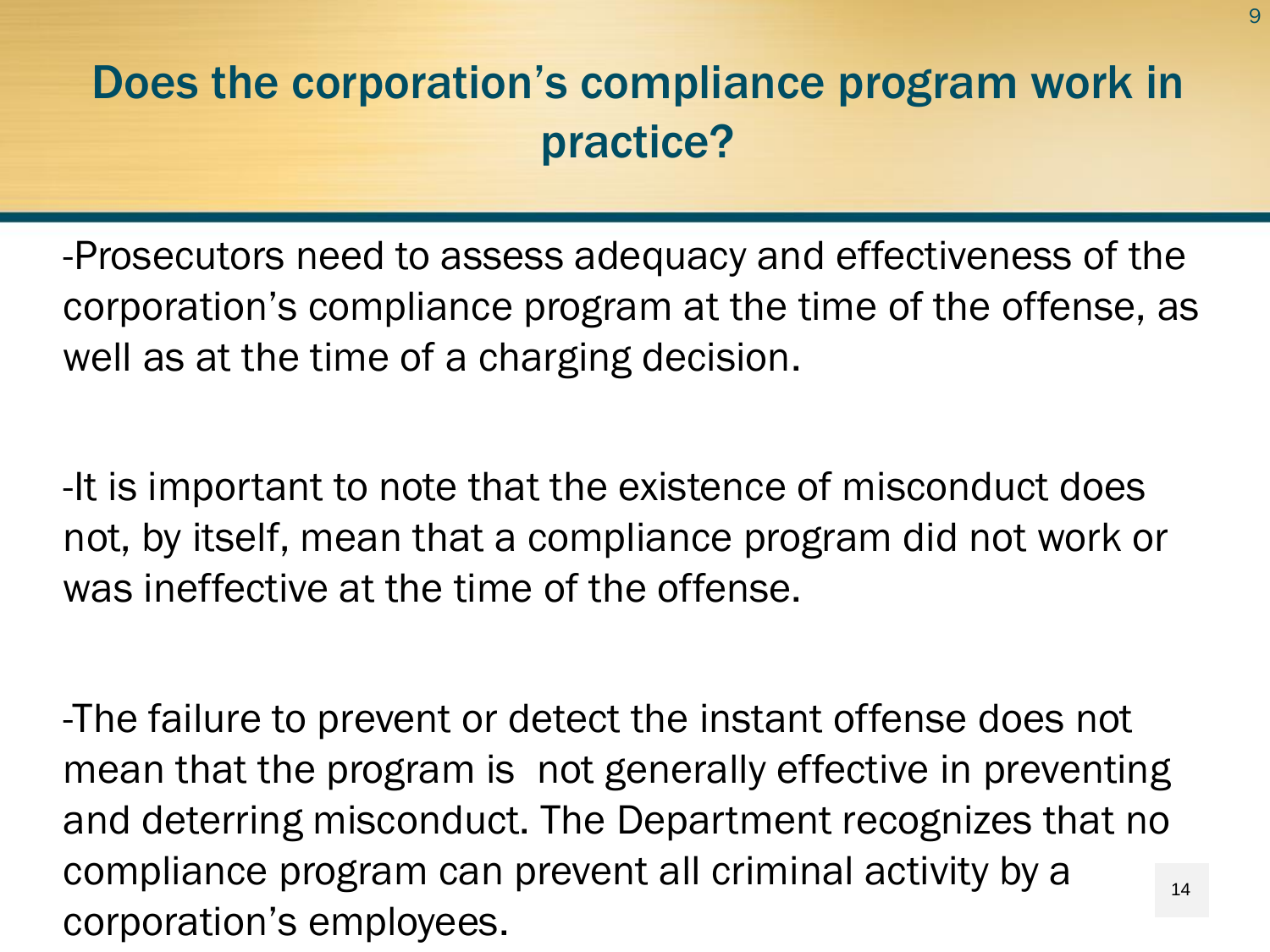-In assessing whether a company's compliance program was effective at the time of the misconduct, prosecutors should consider whether and how the misconduct was detected, what investigation resources were in place to investigate suspected misconduct, and the nature and thoroughness of the company's remedial efforts.

-To determine whether a company's compliance program is working effectively at the time of a charging decision or resolution, prosecutors should consider whether the program evolved over time to address existing and changing compliance risks.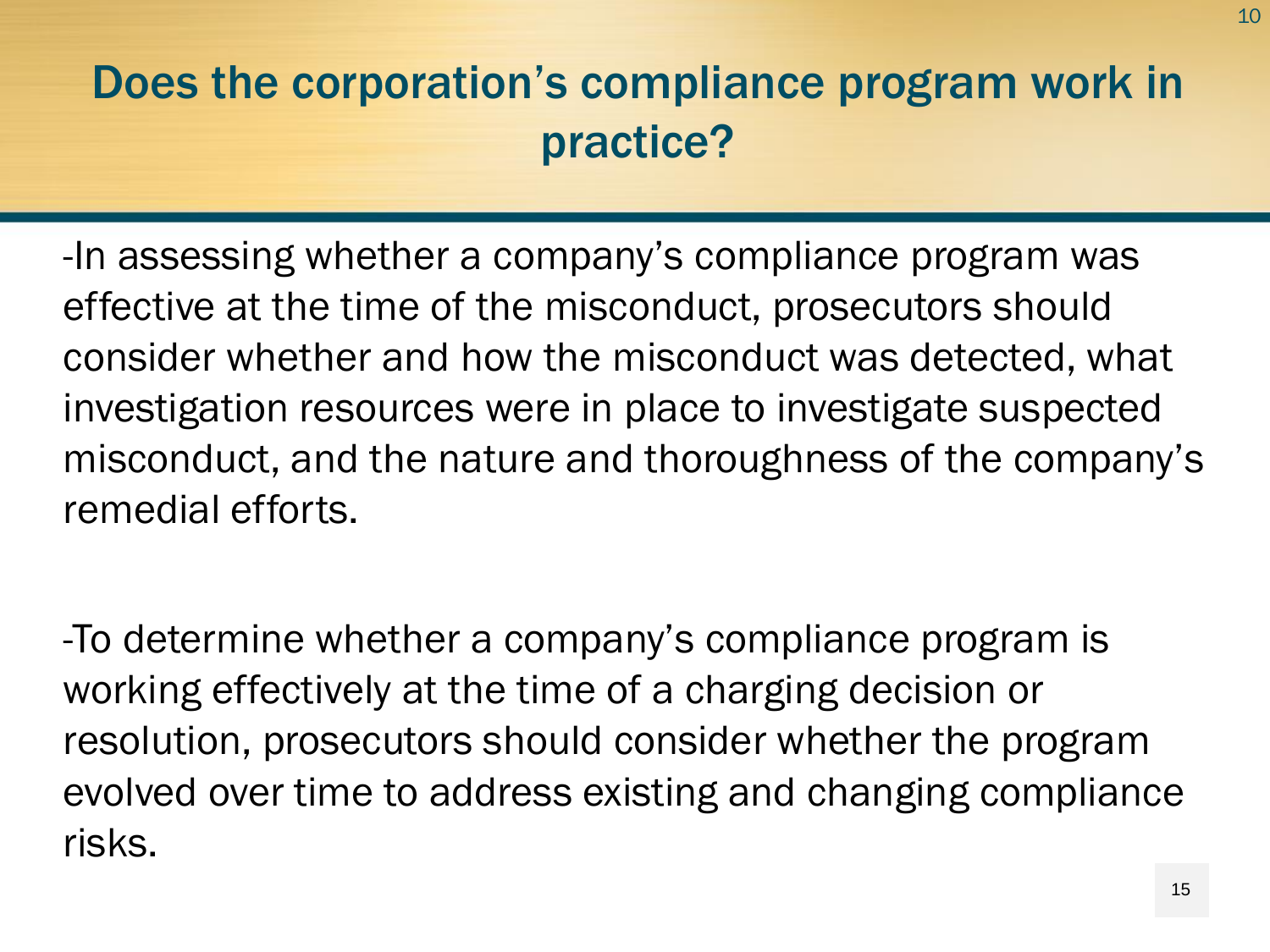### -A company's business changes over time, as do the

environments in which it operates, the nature of its customers, the laws that govern its actions, and the applicable industry standards.

-Accordingly, prosecutors should consider whether the company has engaged in meaningful efforts to review its compliance program and ensure it is not stale. Some companies survey employees to gauge the compliance culture and evaluate the strength of controls, and/or conduct periodic audits to ensure that controls are functioning well.

-Prosecutors may reward efforts to promote improvement and sustainability. 16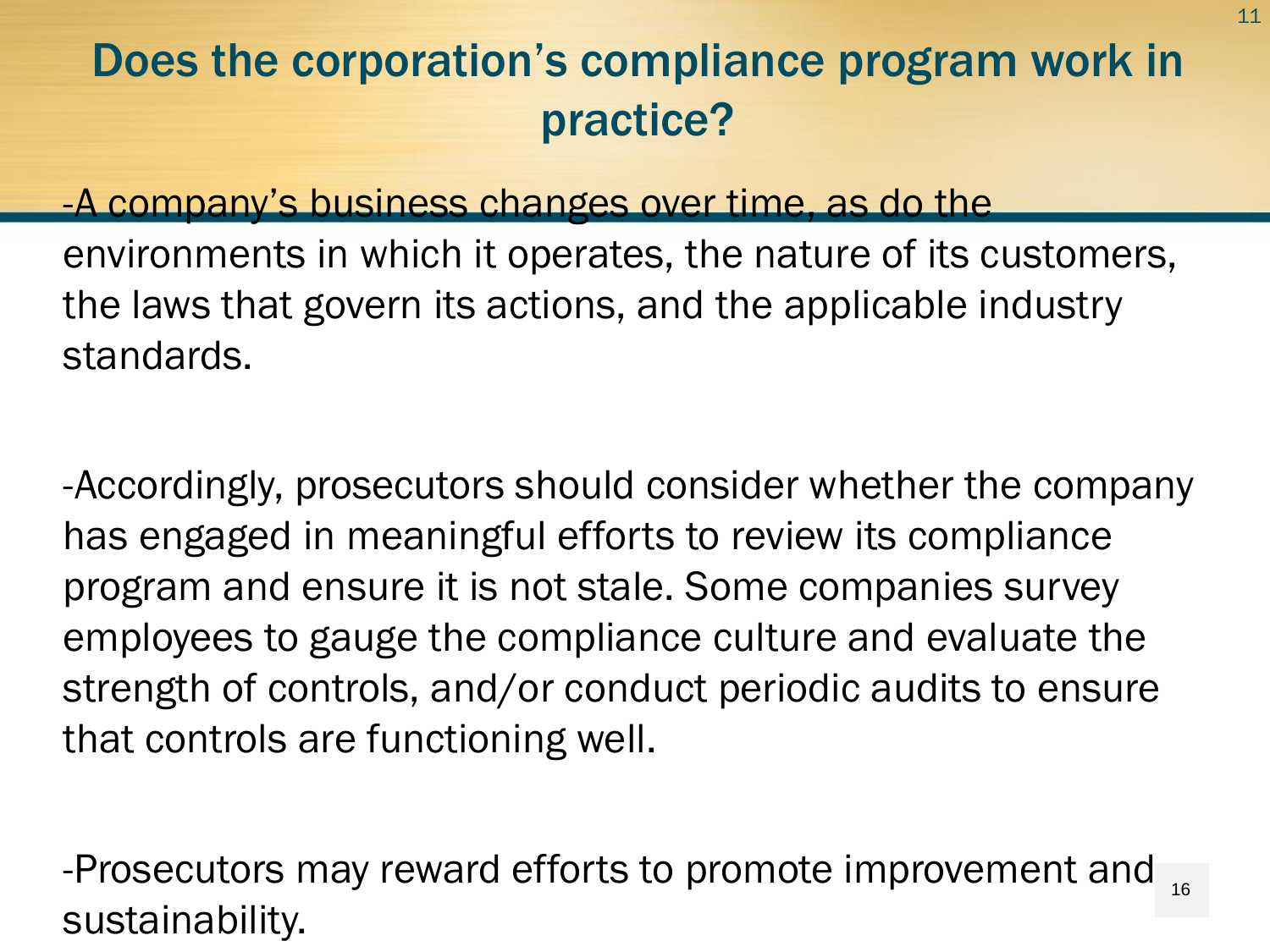-Another hallmark of a compliance program that is working effectively is the existence of a well-functioning and appropriately funded mechanism for the timely and thorough investigations of any allegations or suspicions of misconduct by the company, its employees, or agents.

-A hallmark of a compliance program that is working effectively in practice is the extent to which a company is able to conduct a thoughtful root cause analysis of misconduct and timely and appropriately remediate to address the root causes.